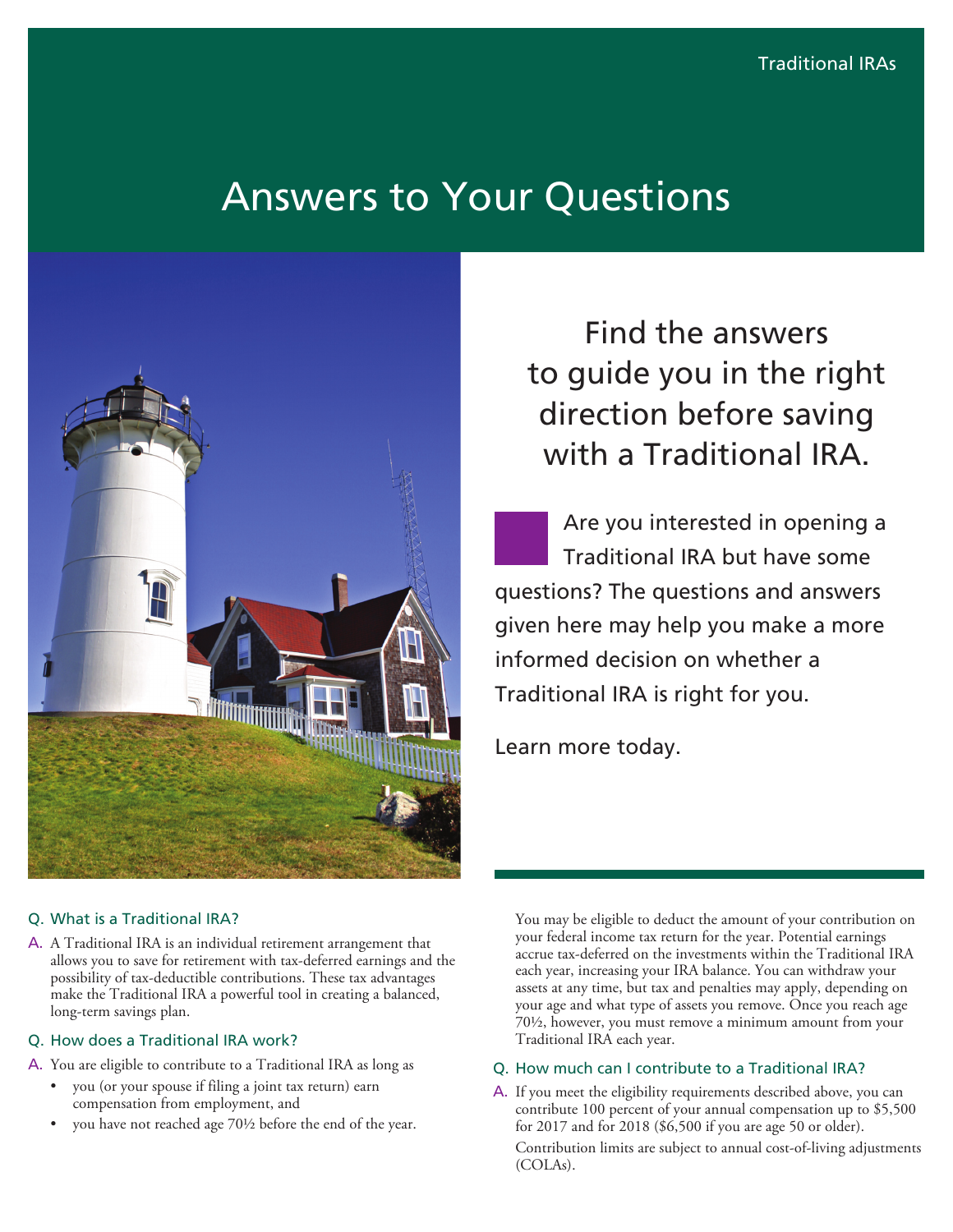## Q. What is the deadline for making Traditional IRA contributions each year?

A. You can contribute to your IRA until the due date for filing your federal income tax return for the year. For most individuals this date is April 15.

## Q. How do I determine if I am eligible to deduct my Traditional IRA contribution?

A. One of the key benefits of contributing to a Traditional IRA is the potential for a tax deduction up front. You can deduct 100 percent of your contribution if in the year of the contribution, you and your spouse are not active participants in employersponsored retirement plans.

If you or your spouse are active participants, your IRA deduction depends on your tax filing status and the amount of your modified adjusted gross income (MAGI). For 2018, you may deduct 100 percent of your contribution if you are an active participant filing a joint income tax return and your MAGI is \$101,000 or less, and for single filers, \$63,000 or less. And if you are not an active participant but your spouse is, you can deduct the full contribution amount if your joint MAGI is \$189,000 or less. You should consult with a competent tax advisor to determine your deductibility.

If you (or your spouse) are an active participant, and your MAGI is over the limits previously mentioned, the amount of your IRA deduction is gradually phased out, meaning that you may be able to take only a partial deduction or no deduction at all. See below for the current income limits. These limits are subject to cost-ofliving adjustments (COLAs). Keep in mind though, that if you cannot deduct your contribution, you can make nondeductible contributions, and nondeductible contributions are not taxable to you when distributed.

## Q. Am I eligible for a tax credit for my Traditional IRA contribution?

- A. If your income falls within certain limits, you may qualify for the saver's tax credit of up to \$1,000. In addition, you must
	- be at least 18 years of age at the close of the taxable year,
	- not be eligible to be claimed as a dependent by another taxpayer, and
	- not be a full-time student.

See IRS Publication 590-A, *Contributions to Individual Retirement Arrangements (IRAs)*, or consult your tax advisor to find out if you are eligible for this credit.

## Q. Can I own and contribute to more than one Traditional IRA?

A. Yes. If you sign one Traditional IRA plan agreement and make subsequent contributions under that same agreement, only one Traditional IRA exists. If you sign more than one plan agreement for a Traditional IRA, then you own multiple Traditional IRAs and can make contributions to each one. But you must aggregate all of your IRA contributions for the year and stay within the applicable limit.

### Q. If I contribute to a Roth IRA, can I also contribute to a Traditional IRA?

A. Yes. But the annual contribution limits described previously apply to both Traditional and Roth IRA contributions that you make for the year in aggregate. Thus, you may contribute a partial amount to both, as long as the total does not exceed your annual limit.

#### Q. Can I still contribute to a Traditional IRA if I participate in another retirement plan?

A. Yes. Your participation in an employer-sponsored retirement plan will not affect your ability to contribute to a Traditional IRA (assuming age and compensation requirements are met). But, depending on your income level, if you do participate (receive contributions) in a retirement plan, you may lose the ability to deduct your Traditional IRA contribution.

#### Q. Will contributing to my Traditional IRA affect the amount that I can contribute to my employer-sponsored retirement plan?

A. No. The amount you contribute to your Traditional IRA will not affect the amount you contribute to your employer-sponsored retirement plan.

#### Q. Can other retirement plan assets be deposited into a Traditional IRA?

A. Simplified employee pension (SEP) plan employer contributions are made to Traditional IRAs. In addition, eligible assets from most employer-sponsored retirement plans, such as your 401(k) plan, can be rolled over to Traditional IRAs. Check with the administrator of your plan.

| <b>MAGI Limits for Traditional IRA Tax Deductions</b>                           |      |                       |                          |                     |
|---------------------------------------------------------------------------------|------|-----------------------|--------------------------|---------------------|
| <b>IRA Owner</b>                                                                | Year | <b>Full Deduction</b> | <b>Partial Deduction</b> | <b>No Deduction</b> |
| Single, Active Participant                                                      | 2017 | \$62,000 or less      | \$62,000-\$72,000        | \$72,000 or more    |
|                                                                                 | 2018 | \$63,000 or less      | \$63,000-\$73,000        | \$73,000 or more    |
| Married, Active Participant,<br>Filing Joint Tax Return*                        | 2017 | \$99,000 or less      | \$99,000-\$119,000       | \$119,000 or more   |
|                                                                                 | 2018 | \$101,000 or less     | \$101,000-\$121,000      | \$121,000 or more   |
| Nonactive Participant Married to<br>Active Participant, Filing Joint Tax Return | 2017 | \$186,000 or less     | \$186,000-\$196,000      | \$196,000 or more   |
|                                                                                 | 2018 | \$189,000 or less     | \$189,000-\$199,000      | \$199,000 or more   |

\*If married, filing separate tax returns and MAGI is under \$10,000, a partial Traditional IRA deduction can be taken. This amount is not subject to COLAs.